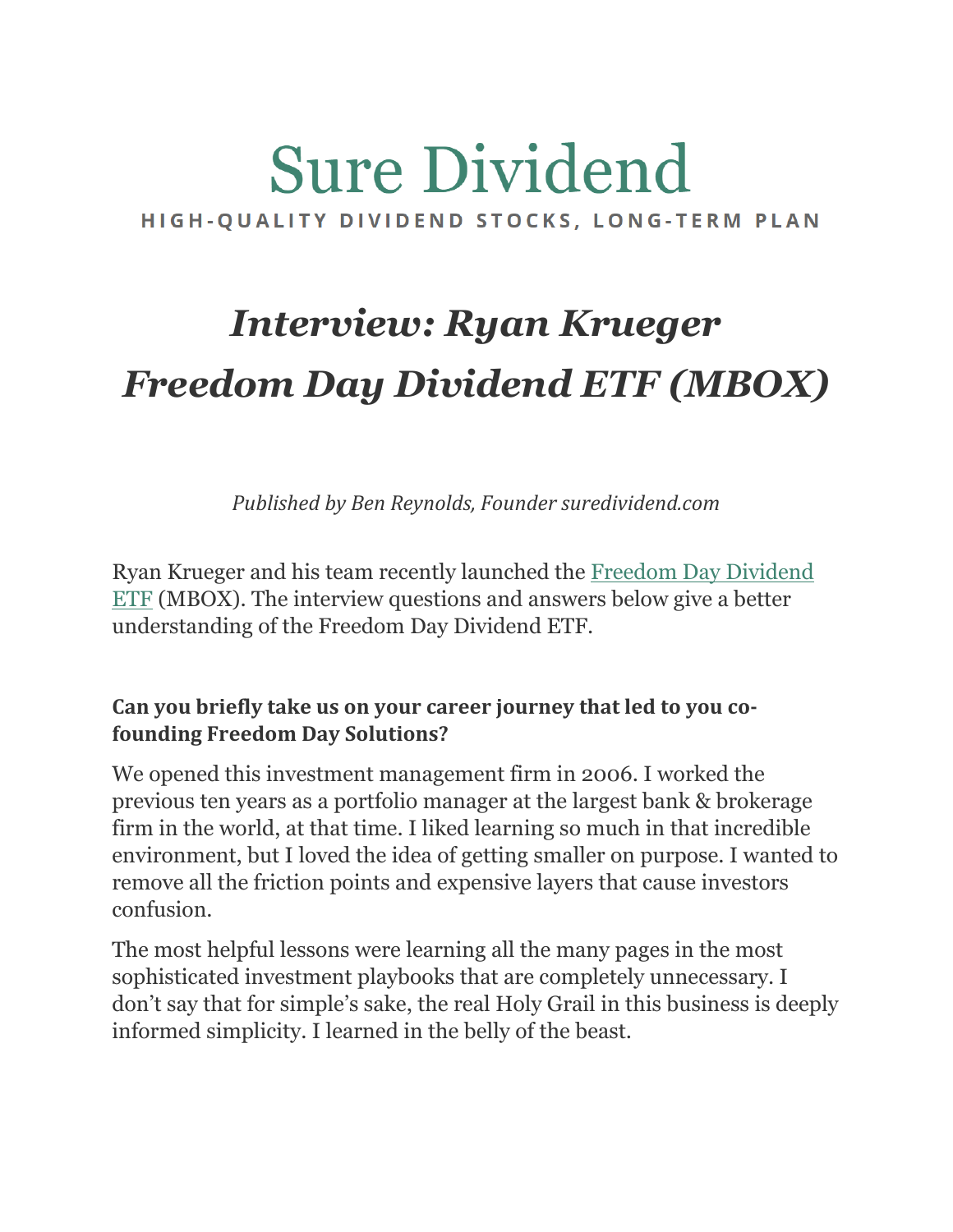I think there are some Sure Dividend members with the back of an envelope and a sharp pencil that have better plans than many Wall Street offices.

#### **Then, describe the journey to launching the Freedom Day Dividend ETF (MBOX)?**

I had zero intention of adding another product to the over-stuffed shelves of ETFs. I mean absolutely none. How's that for a pitch? Did I mention we don't have a marketing department?!

But it became perfectly clear to me that there is a giant problem to solve that we could help with. Investment advisors are the ones who nudged me to build the ETF for them. We all already have more than enough choices to add more growth or income to portfolios. What investors need the very most going forward will be more growth OF income.

We have worked a long time on a concentrated recipe to help deliver just that. So, we were asked to take our rising dividends strategy and build an ETF for it.

I'm a slow mover. I did years of research just on that one question, no different than any other aspect of portfolio management for me. One tremendous advantage that emerged is a more tax-efficient solution for the same portfolio we were already managing. Actively managed ETFs have the same tax-exemption for capital gains not being distributed, as indexes do. Very few, even professionals inside the industry, were aware of this. As always around here, I just used myself as the guinea pig – would I do this with my own money first? That's one simple rule that has never changed in 25 years for me as a portfolio manager. Now, more than ever that answer can't even be a yes, it must be a "heck yea!" or it's a no. So, to answer all that I have learned about why to launch MBOX most simply in one sentence – *it will be my largest personal investment holding*.

#### **What is 'Freedom Day'?**

When investment income delivered to your mailbox is greater than bills you pay going out, we call that Freedom Day. We have found the math is far better from multiple streams of rising income, than any retirement plan relying on withdrawals of hope-for-appreciation and principal. Even more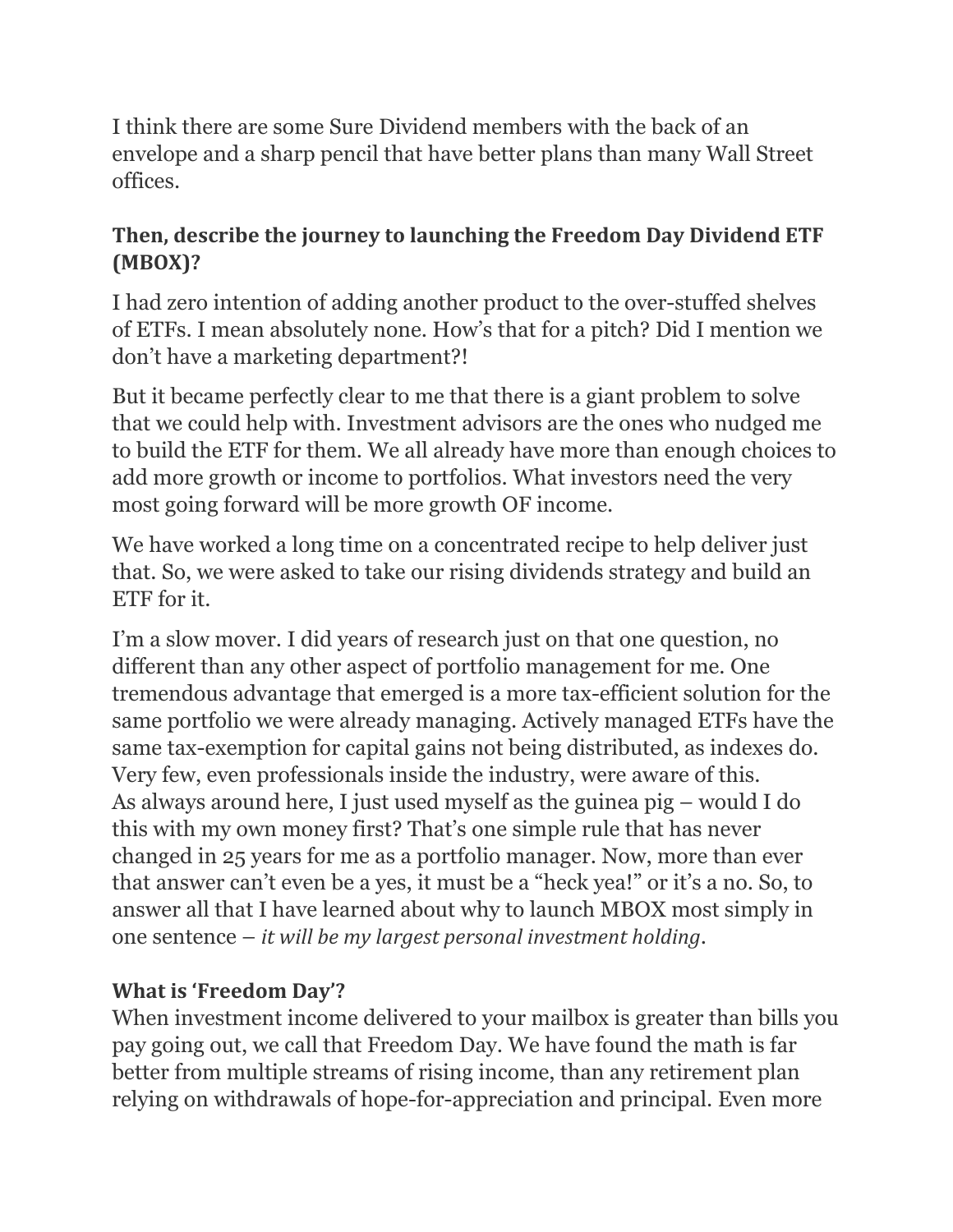important than better math, is the peace of mind that comes with Freedom Days, which can be healthier and more inspiring than retirement.

One of the families we serve, scribbled our little mailbox logo that may look goofy to somebody that does not believe those days are possible. The feeling he drew was being the only one in a neighborhood without a red flag pointing up with more outgoing checks. And, instead a green flag pointing down, as he smiled a[bout more dividend checks arrivin](https://www.suredividend.com/wp-content/uploads/2021/06/Mailbox-Money.png)g.



Freedom Day also means no longer worrying or wondering about what others are doing because you are getting paid while they are predicting.

#### **What does your 'Mailbox Math' concept mean?**

There is only one metric to measure stocks that has a 200+ year track record of success for U.S. companies – a dividend. There are no black boxes or algorithms needed to count them, any old metal mailbox will do! It is the only metric that you know is real, because you can hold it in your hand. Mailbox math is our tip of the cap to that vintage truth, but we also believe it is the best way to calculate plans for the future. If you are stakeholder who has received rising dividends over a number of years, *your* dividend yield is very different than the current dividend yield everybody else is looking at.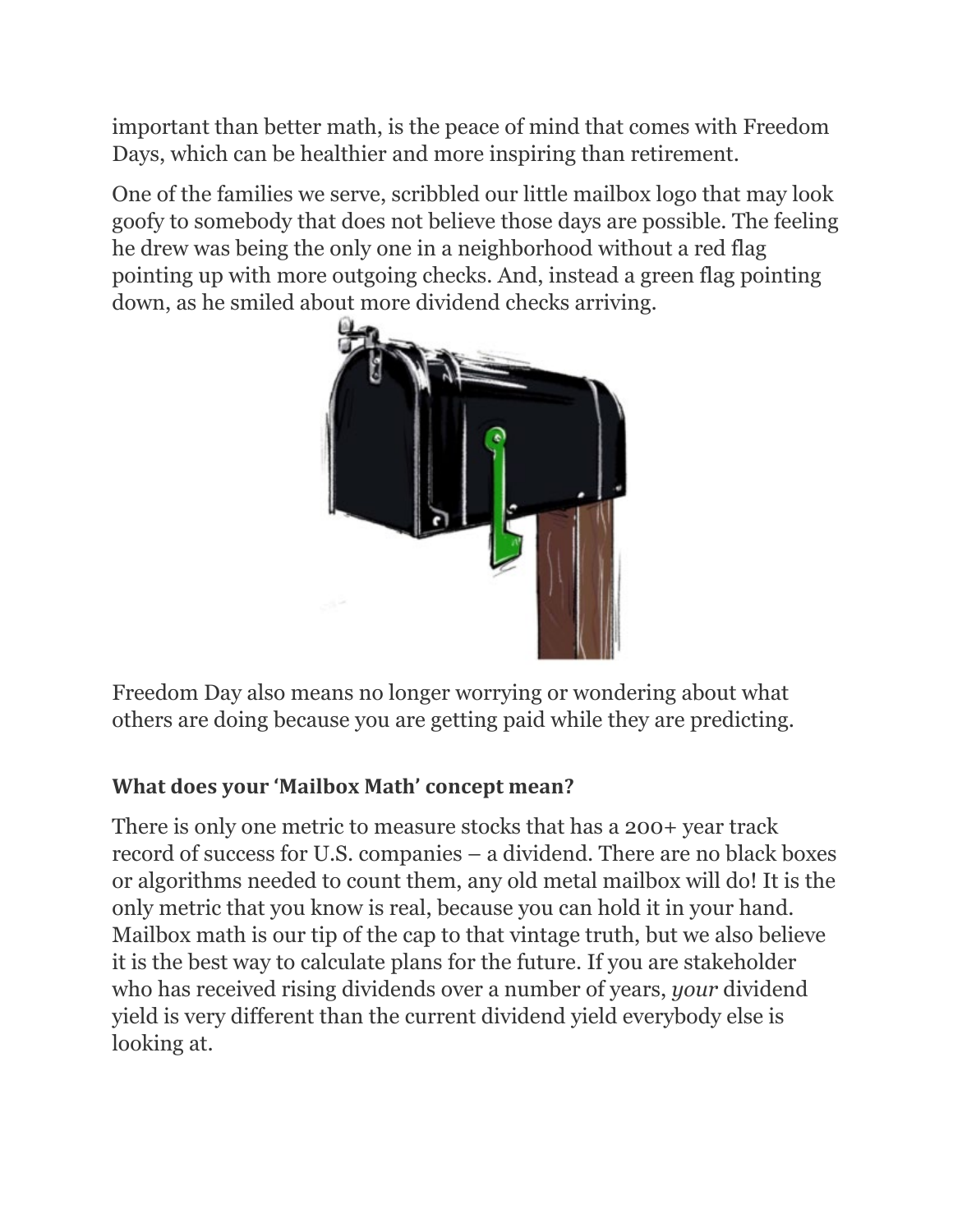Let's say you own a portfolio of rising dividends with an average current yield of 2% and you get 10% annual dividend pay raises over the next decade, which you reinvest. To make this example easy, and the math conservative, let's also say you don't add another dollar after the original investment and let's not factor in one penny of stock price appreciation. Starting in year 11, YOUR dividend yield is more than 7% annually. That mailbox math is profoundly simple.

You would potentially have free cash flow income greater than the most sophisticated financial planners' models withdrawing principal and hoping for appreciation.

## **What goes into the security selection process for the MBOX ETF?**

We designed a 5-step repeatable process over many years. Across dozens of variables, we make stocks compete against each other every month to compare the math of:

- 1. Operating Business Advantage
- 2. Quality of the Dividend & its Growth
- 3. The Direction of that Advantage and Growth
- 4. Price
- 5. Balance

#1 & #2 do a lot of the heavy lifting, eliminating thousands of stocks from consideration. #3 is where we really roll our sleeves up to find unusual candidates. The notion of a wide moat is popular for very clear reasons. But those reasons attract crowds – of competition, and also from investors. We do not enjoy crowds. Our work is focused not just on the size of an advantage, but its direction. That is one big difference between MBOX and many dividend ETFs.

The more un-crowded the better #4) is, our entry price as stakeholders. We want to own a portfolio of businesses that are growing, generating increasing free cash flow internally and for stakeholders, all at well above market averages, but also at a cheaper valuation. Efficient market theories and passive index investors do not believe that is possible. I will humbly submit something better than an opinion that shows they are wrong – objective math.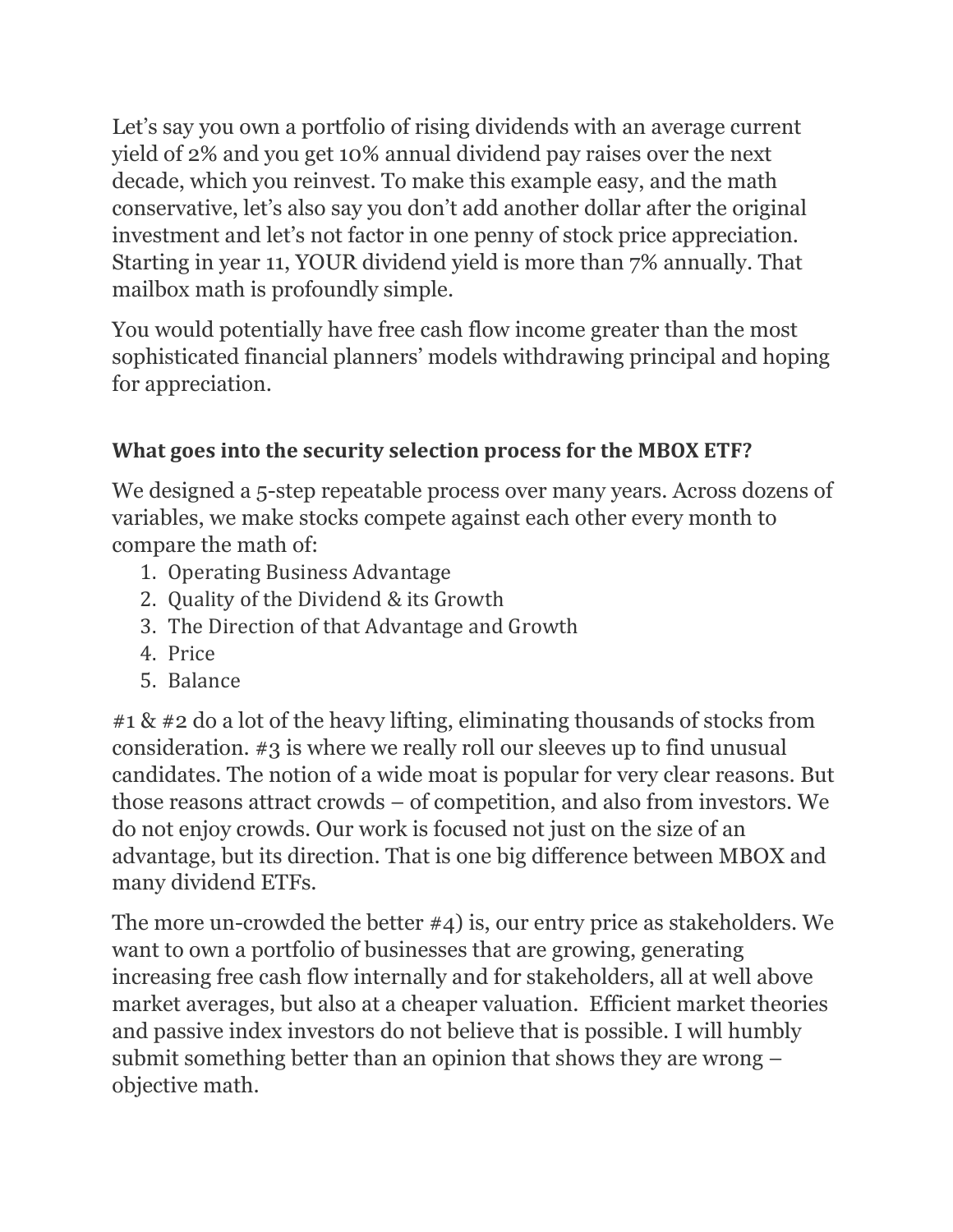The other big difference we have found in our approach from our peers is #5), a strict discipline of balance across sectors. Too often, high current yields attract dividend investors who become overly concentrated in just a few sectors. We own stocks in all sectors. Some of the most incredible rising dividends we find are coming from non-traditional dividend industries.

We believe the beauty of active management is a repeatable process with buy and sell disciplines that do not care what I think will happen, but pays full respect to what is happening. Less than 1% of U.S. stocks make it through that 5-step process in any given month.

#### **About how many securities does MBOX invest in? Why that number? Are securities equally weighted or weighted in some other way?**

Approximately 50 stocks are held. Our research shows there is no perfect answer, but that's as close as it gets to benefit from selection while remaining diversified. Each position begins at close to 2%. Any outsized position will only be the result of output not input. What I mean by that is a larger position will only happen from positive performance not my conviction. That would be one of two simple rules I think anybody could adopt and have a shot at a better track record than many professional money managers. The other one is setting your sell disciplines before a purchase.

#### **What level of dividend yield can investors expect from MBOX?**

That will fluctuate based on when somebody reads this, and I'd hate to be misleading. Know that my own benchmark, since I was the first investor, is that MBOX dividend yield, and more importantly the dividend raises, need to be better than alternative choices or we shouldn't be hired. I hold myself accountable to clearing the highest bars for an investor who has plenty of good choices for their hard-earned savings.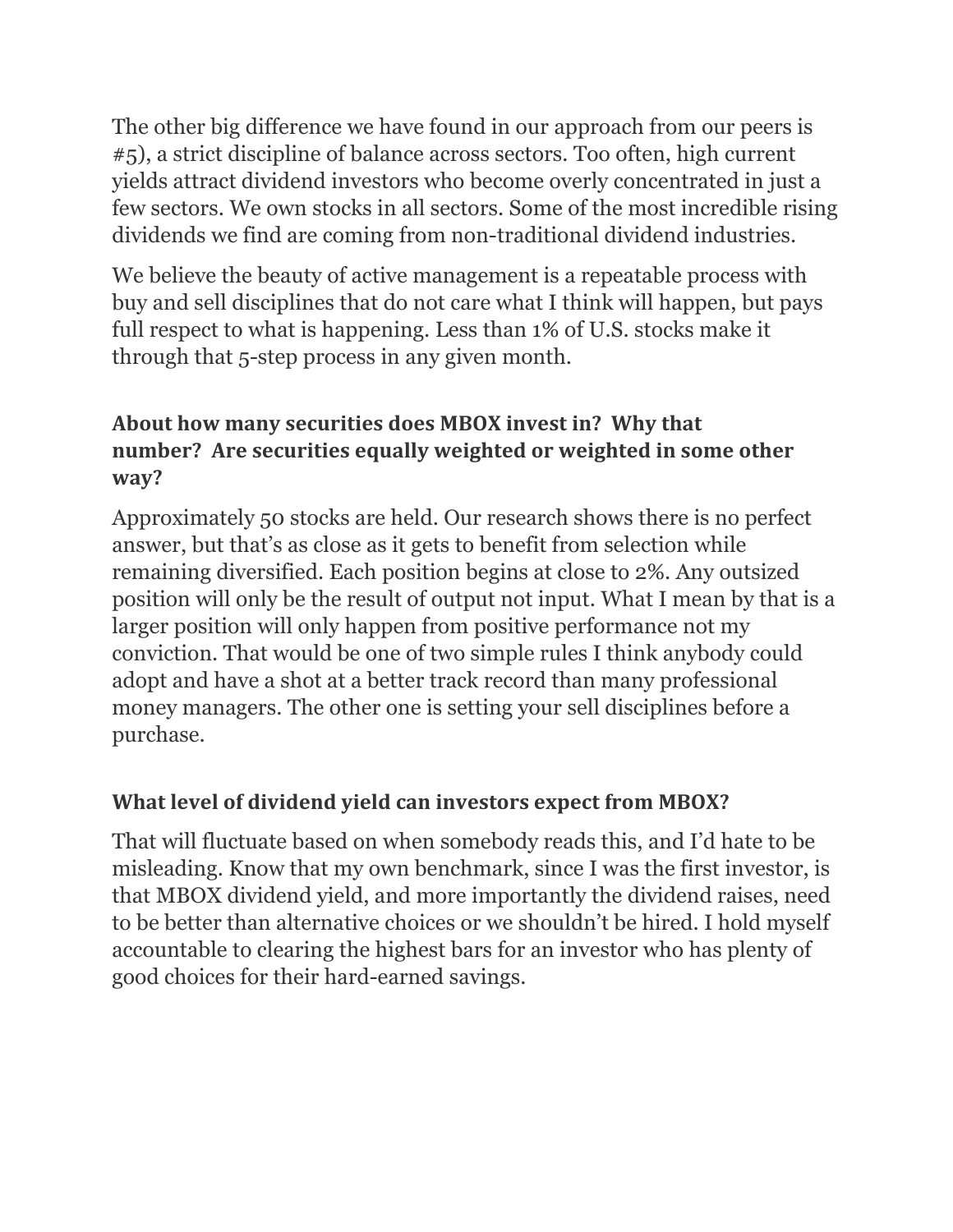## **Disclosures:**

**Investments involve risk. Principal loss is possible.** ETFs may trade at a premium or discount to their net asset value. Redemptions are limited and often brokerage commissions are charged on each trade which may reduce returns.

The Fund invests in dividend paying companies and may hold securities of companies that have historically paid a high dividend yield. Those companies may reduce or discontinue their dividends, thus reducing the yield of the Fund. Low priced securities in the Fund may be more susceptible to these risks. Past dividend payments are not a guarantee of future dividend payments.

Some sectors of the economy and individual issuers have experienced particularly large losses due to economic trends, adverse market movements and global health crises. This may adversely affect the value and liquidity of the Fund's investments especially if the fund concentrates its investments in the securities of a particular issuer, industry or sector.

Investing in mid-capitalization companies may be more vulnerable to adverse market or economic developments and have greater volatility or trade in lower volume than large-capitalization companies.

**New Fund Risk.** The Fund is a recently organized management investment company with limited operating history and track record for prospective investors to base their investment decision.

*The Funds' investment objectives, risks, charges, and expenses must be considered carefully before investing. Click here for the [MBOX Prospectus,](https://alphaarchitect.com/wp-content/uploads/compliance/etf/statutory_prospectus/MBOX%20Pro.pdf) and [MBOX SAI.](https://alphaarchitect.com/wp-content/uploads/compliance/etf/sai/MBOX%20SAI.pdf) All fund documents can be found at [https://freedomdaydividend.com/documents/.](https://freedomdaydividend.com/documents/) A free hardcopy of any prospectus may be obtained by calling +1.215.882.9983. Read carefully before investing.*

The Funds are distributed by Quasar Distributors, LLC. The Funds' investment advisor is Empowered Funds, LLC which is doing business as Alpha Architect.

The views expressed are those of the portfolio managers, are subject to change and may differ from the views of other portfolio managers or the